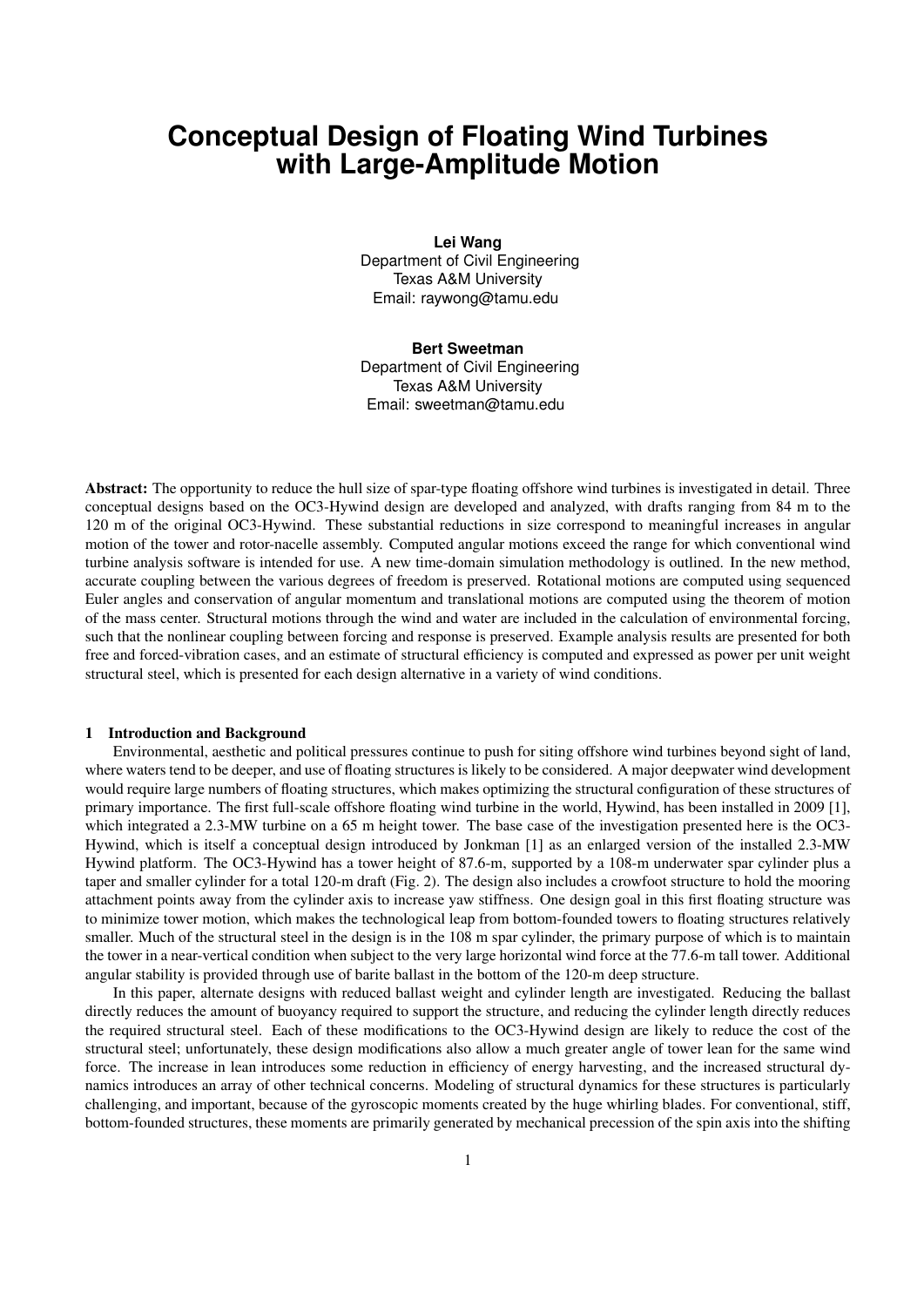winds, and so are limited by the maximum yaw rate [2]. However, no such limit exists for gyroscopic moments of floating structures because they result from irregular motions of the tower.

The computational challenges associated with these highly-compliant designs defy many existing simulation techniques: the wind forcing is irregular and non-linear; the wave forcing is irregular and nonlinear; the gyroscopic moments directly couple rotational degrees of freedom that can reasonably be assumed independent for other structural types, and largeangle motions defy the implicit assumptions underlying most computer-analysis methods. The well-recognized wind turbine dynamic analysis software, the NREL FAST aero-elastic simulator [3] [4], has been enhanced to include computation of hydrodynamic forces using WAMIT [5], which is also based on small-angle theory. Ideally, dynamic simulations should be based on properly sequenced Euler angles, but use of the Euler dynamic equations are difficult to implement using matrix methods commonly applied to multi-body systems.

Numerous solution techniques for multi-body dynamics problems are available. To mention a few, Stoneking (2007) [6] presents the derivation of the exact nonlinear dynamic equations of motion for a multi-body spacecraft connected by spherical gimbal joints. Saha (1999) [7] derives the constrained dynamic equations of motion using the decoupled natural orthogonal complement matrices for a serial kinematic chain composed of rigid bodies. H. Matsukuma et al. (2008) [8] employ multibody dynamic system theory to analyze the dynamic response of a 2-MW downwind turbine mounted on a spar-type floating platform for pitch amplitudes up to around 10 degrees in steady wind, but no waves, and conclude that the platform motions are considerably influenced by gyro moments associated with rotor rotation.

The dynamic analysis on the alternate designs presented here applies a newly developing methodology that generalizes the conventional Euler dynamic equations of one rigid body to the equations of motion (EOMs) of the entire multi-body wind turbine system, including tower, rotor, nacelle and other moving parts. This method enables solution of the equations of motion using fewer degrees of freedom (DOFs) than would be required in a conventional finite element analysis (FEA) method. This enhanced numerical efficiency comes at the expense of neglecting the structural flexibility within each rigid body.

The technical challenges posed by these more compliant structural designs are significant, but meaningful weight savings could be realized, as can be demonstrated using simple dimensional analysis. Figure 1 shows the predominant loads on a spar-type floating wind turbine. Considering the static equilibrium of a tower subject to four constant forces representing each of these loads combined with the use of simple dimensional analysis yields considerable insight into the potential for weight savings. Other important forces such as waves and the water-plane stiffness are neglected from this very basic thought experiment. Considering just the four forces and arbitrarily defining pitch as the direction of the rotational motion caused by wind forces, pitch motion will be in static equilibrium if the couple created by the wind and mooring forces is equal to that of the buoyancy and gravity forces. The wind force and tower height are assumed to be approximately constant, which implies some constant wind moment must be reacted by buoyancy and gravity. A small increase in the design static pitch angle would allow either: 1) a decrease in the required buoyancy (*B*) and ballast weight, or 2) a decrease in the required restoring moment arm, which implies a decrease in the structural distance (*D*) between the center of gravity and center of buoyancy, or some combination of the two. Either option 1) or 2) implies a less weight structure. For sinusoidal motion, the amplitude of the inertial loads is the product of the moment of inertia, amplitude of the motion and the square of the circular frequency. Decreasing the stiffness reduces the pitch and roll natural frequencies, which decreases inertial loading. Simple dimensional analysis can also be used to investigate cost implications. Statically, the structure will pitch until the available restoring moment equals that created by the wind force. If the length is held constant, the available restoring moment is the buoyancy times the sine of the design pitch angle,  $M \sim B \sin \theta \approx B\theta$ , so for constant *M*, required buoyancy,  $B \sim 1/\theta$ . Alternatively, if the buoyancy is held constant and the length is allowed to vary, the available restoring moment varies linearly with the structural distance between the centers of buoyancy and gravity,  $M \sim D\theta$ , so required distance between the centers,  $D \sim 1/\theta$ . An extremely rough idea of the effect on cost could be inferred from approximate changes in steel weight associated with each of these changes because the cost highly depends on the weight of hull.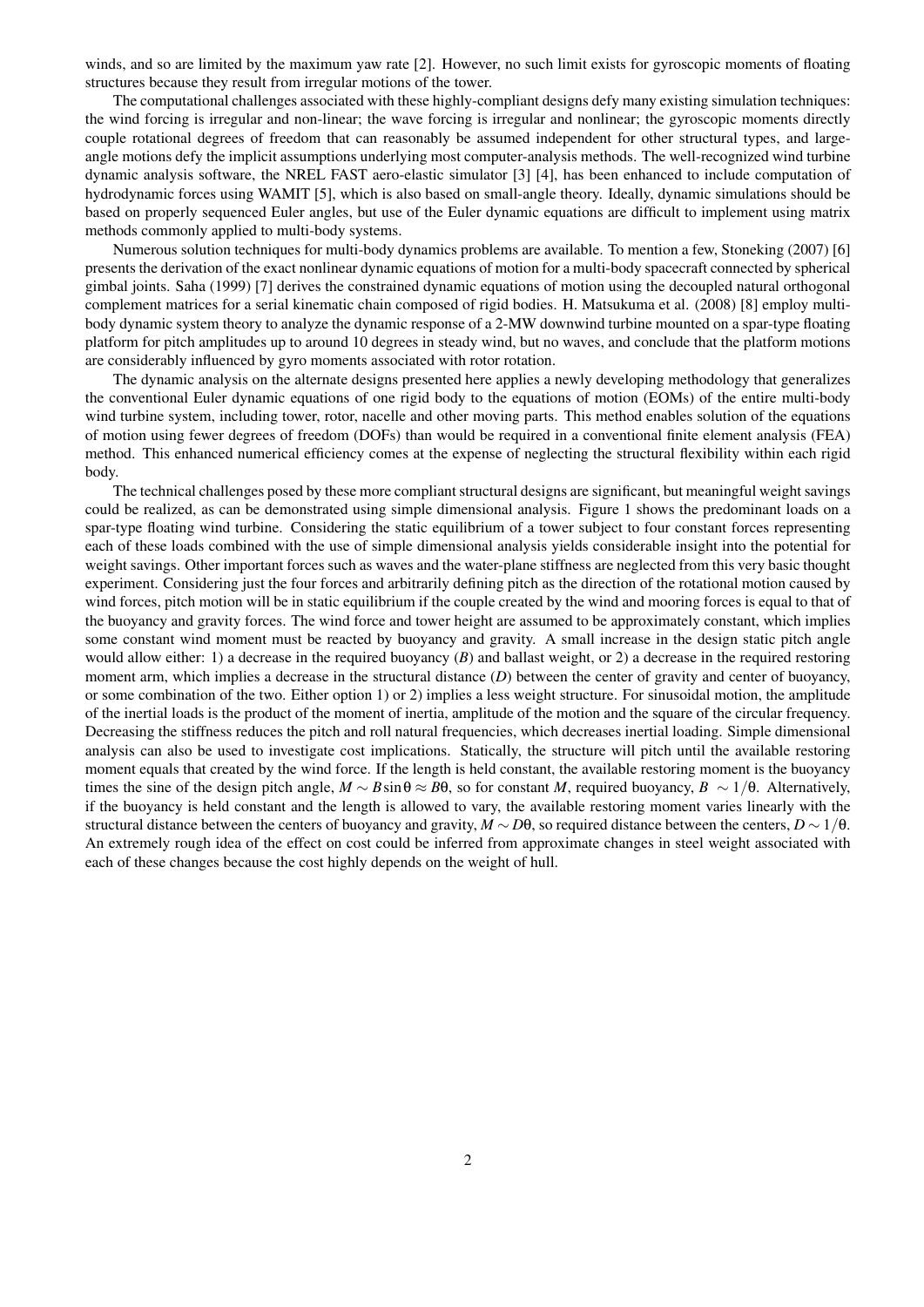

Fig. 1. Predominant forces on a floating wind turbine

This simple dimensional analysis provides some intuitive sense that an increase in the design pitch angle may result in lower weight structures, but the results of this over-simplified analysis need to be investigated by a more rigorous investigation. In this paper, three alternate conceptual designs are developed from the Original OC3-Hywind using unit weights and basic naval architectural principals. Each of four designs, the original OC3-Hywind plus the three new design alternates, are then analyzed to compare their dynamic performance and comparative energy harvesting efficiency.

# 2 Reduced Hull Designs

Three smaller conceptual designs are developed from the OC3-Hywind [1] by truncating the length of the spar cylinder and decreasing the ballast weight; the diameter of the cylinder remains constant for all four designs. The diameter of the upper small cylinder is 6.5-m; the diameter of lower large cylinder is 9.4-m. They are connected by a tapered structural cone, the height of which is 8-m. The main criterion for design is hydrostatic equilibrium: the available buoyancy provided by the spar hull must equal the weight of complete structure plus the vertical component of the top tension of the mooring lines. Buoyant volume and center of buoyancy calculations included the large cylinder, small cylinder and taper. Calculation of the physical weight includes the weights of hull and ballast plus the load associated with the mast supporting the rotor-nacelle assembly (RNA). For all designs, the diameter and the weight per length of the spar cylinder were held constant, and were based on the original OC3-Hywind design. Various combinations of length and ballast were investigated using a trial-anderror methodology to find three design alternatives that spanned a wide range of cylinder lengths and design pitch angles. The four conceptual designs selected for further analysis are outlined in Figure 2 and Table 1.



Fig. 2. Truncated Cylinder Designs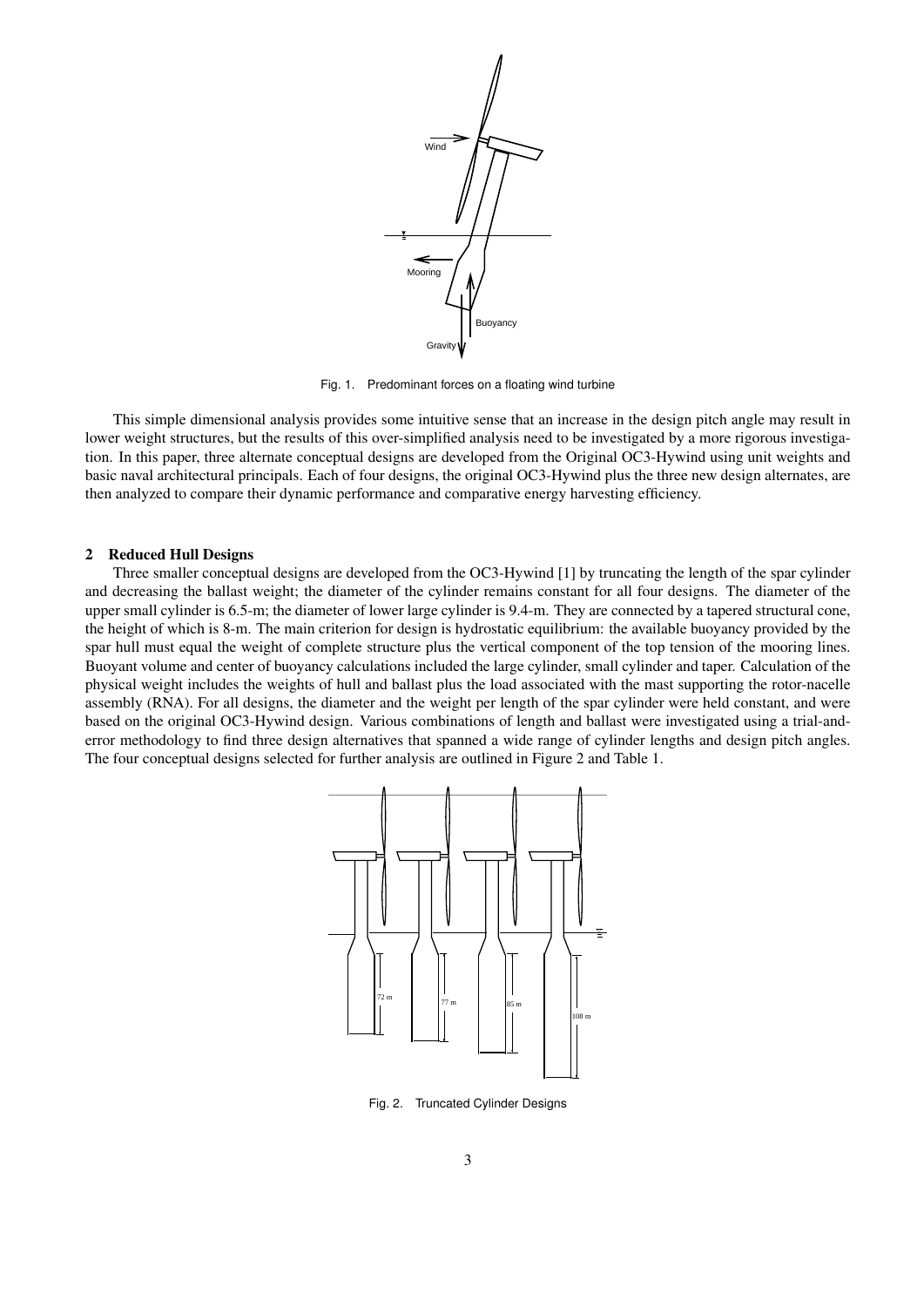

Fig. 3. Average pitch angle while operating in a 17 m/s Wind

The mean angle of pitch for each of these designs operating in a 17 m/s irregular wind combined with irregular seas is shown in Figure 3. The details of the dynamic analysis leading to this figure are presented later. The dynamic analysis of the floating structure subject to realistic irregular wind and waves shows that the floating structure finds a quasi-static equilibrium angles with relatively small dynamic motions about that position. The mean angles show range between about 2 and 16 degrees; the larger of those angles is well beyond any range for which small-angle assumptions are reasonable.

# 2.1 Investigation of the Small-Angle Assumption

The OC3-Hywind structure is analyzed in free vibration using two different analysis methods and two different sets of initial conditions. The first set of initial conditions is prescribed as 0.1 rad (*≈* 5.7 degrees) in both roll and pitch, plus a horizontal offset in sway of 0.5 m at the mean sea level. Any yaw motion of the tower results from the gyro moments along the centerline of the tower. In conventional ship dynamic analysis, superposition of the six degrees of freedom (surge, sway, heave, roll, pitch and yaw) is assumed to be valid. However, for large angular motions, the order in which the rotational motions are applied matters. For example, a specific orientation in space results if a ship is moved through a large angle of roll, then a large angle of pitch applied at that roll angle, and finally a large angle of yaw is applied to the result; if the same roll, pitch and yaw angles are applied in a different order, a different final orientation in space will result. The physical implication of the mathematics underlying direct superposition of these angles implies that the axes of the  $(x, y, z)$  coordinate system are not mutually perpendicular; for small angles this implicit error is extremely small. Two different analysis methods are applied here. The first method is direct application of of the well-known FAST computer program, which implies direct superposition of angular motions; the second method is a newly developing large-angle analysis tool called Loose which is based on large-angle theory in which angles are combined using sequenced Euler angles. In this analysis, mooring force is represented by two linear springs with stiffness equal to  $5 \times 10^4$  N/m in the surge and sway directions such that precisely the same mooring system could be modeled in both FAST and Loose. The FAST user subroutine (UserPtfmLd) is used to apply the platform loading with calculation of hydrodynamics and mooring forcing being turned off. Additionally, tower flexibility in FAST has been disabled so the tower and rotor blades are modeled as rigid bodies in both methodologies, and hydrodynamic forcing has been disabled for the same reason. In the comparison, roll and pitch are assumed to be consistent with Euler angles *X*<sup>4</sup> and *X*5, which is reasonable for small angles [9]. Figures 4 and 5 demonstrate this equivalence, and also show that the new Euler-based method yields equivalent results as the well-proven FAST software. FAST is capable of modeling the system in considerably more detail than Loose: most notably, FAST considers the rotor and nacelle as two free

|                                | <b>Truncated</b> |       |       | <b>Hywind</b> |
|--------------------------------|------------------|-------|-------|---------------|
| Cylinder Length (m)            | 72               | 77    | 85    | 108           |
| Platform Draft (m)             | 84               | 89    | 97    | 120           |
| Hull Weight (tonnes)           | 816              | 860   | 940   | unknown       |
| Ballast (tonnes)               | 4.208            | 4,503 | 5,038 | unknown       |
| Total Platform Weight (tonnes) | 5.024            | 5,363 | 5.978 | 7,466         |

Table 1. Properties of Alternate Designs and Original OC3-Hywind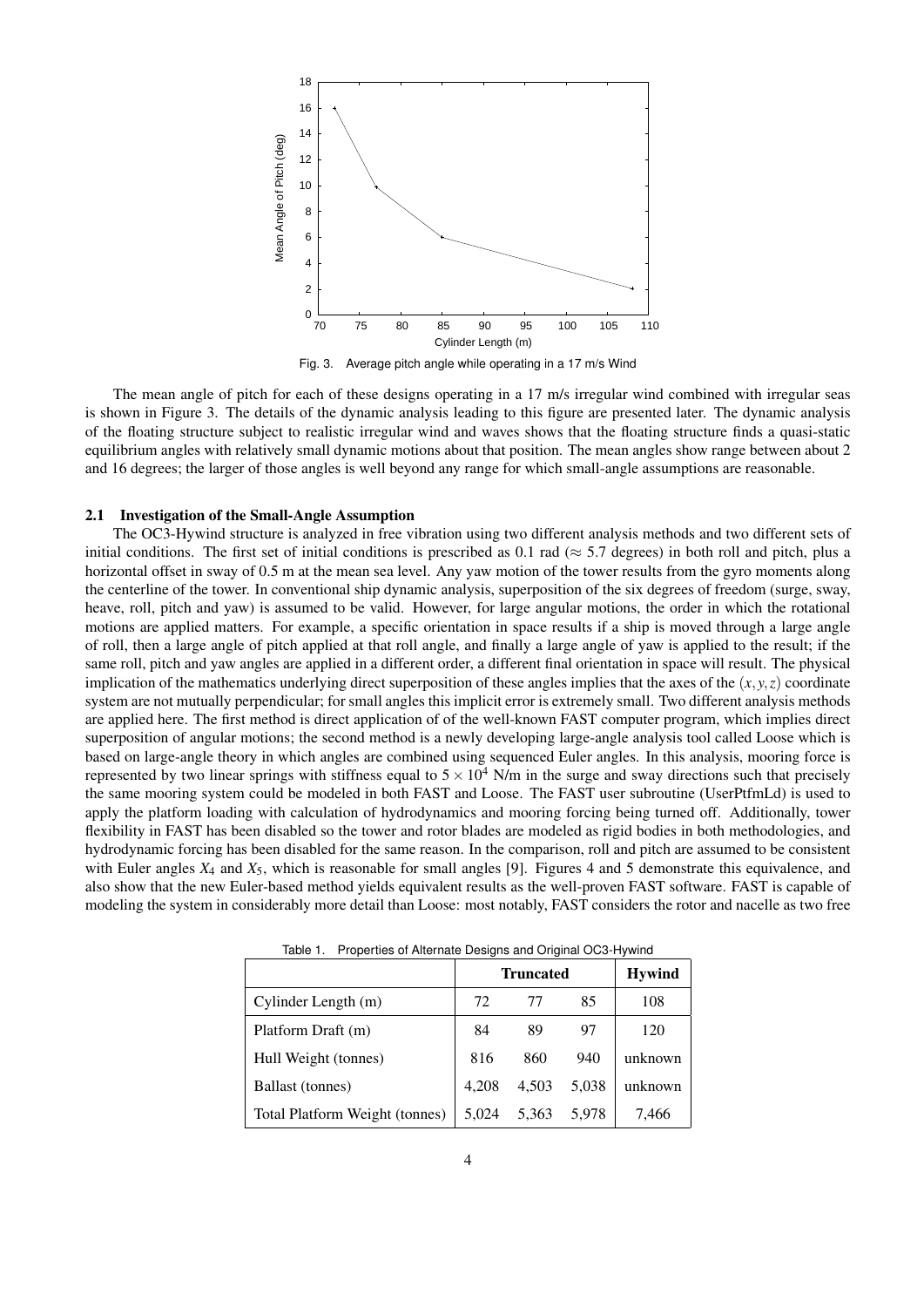

Fig. 4. Rotation comparison in case of small amplitude motion



Fig. 5. Translation comparison in case of small amplitude motion

Figures 6 and 7 are similar to 4 and 5, but the initial conditions are considerably more severe: the initial pitch is 0.4 rad (23 degrees), and a constant horizontal force of  $5\times10^5$  N is applied at the blade hub in the negative surge direction to simulate the wind force on an operating rotor. FAST has a built-in execution limit that causes execution to stop if hull pitch is excessive. That limit was disabled to allow this angle applied in this case to exceed the published angular limitations of FAST [4]. Additionally, this case is slightly non-physical in that the magnitude of the wind force is numerically preserved, but the spin rate of the blades is set to zero in both FAST and Loose to remove any gyroscopic effects. In this large-angle case, the details of the mathematical assumptions underlying FAST become relevant. The superposition of the rotational motions implies a non-normal coordinate system, which would generally result in non-orthonormal transformation matrices. Within FAST, a mathematical technique called the Frobenius Norm is applied to guarantee the orthogonality of transformation matrix. This technique effectively introduces very small non-physical changes to the coordinate system to guarantee mathematical consistency. These tiny errors are on the order of  $\theta^3$ , with  $\theta$  in radians, and are inconsequential for the small angles for which FAST is intended; for large angles, however, these errors can accumulate over time and cause numerical instabilities. Figures 6 and 7 demonstrate this numerical instability when FAST is applied to conditions far beyond its intended limits. In particular, FAST shows an obvious increase in roll and yaw beginning about 50 seconds into the simulation. There is no forcing in the yaw or roll directions so these degrees of freedom should remain uniformly zero: the observed increase in the FAST simulation is entirely numerical and directly results from applying the software to a case far beyond its intended limitations. Results of the Euler-based methodology correspond to physical intuition.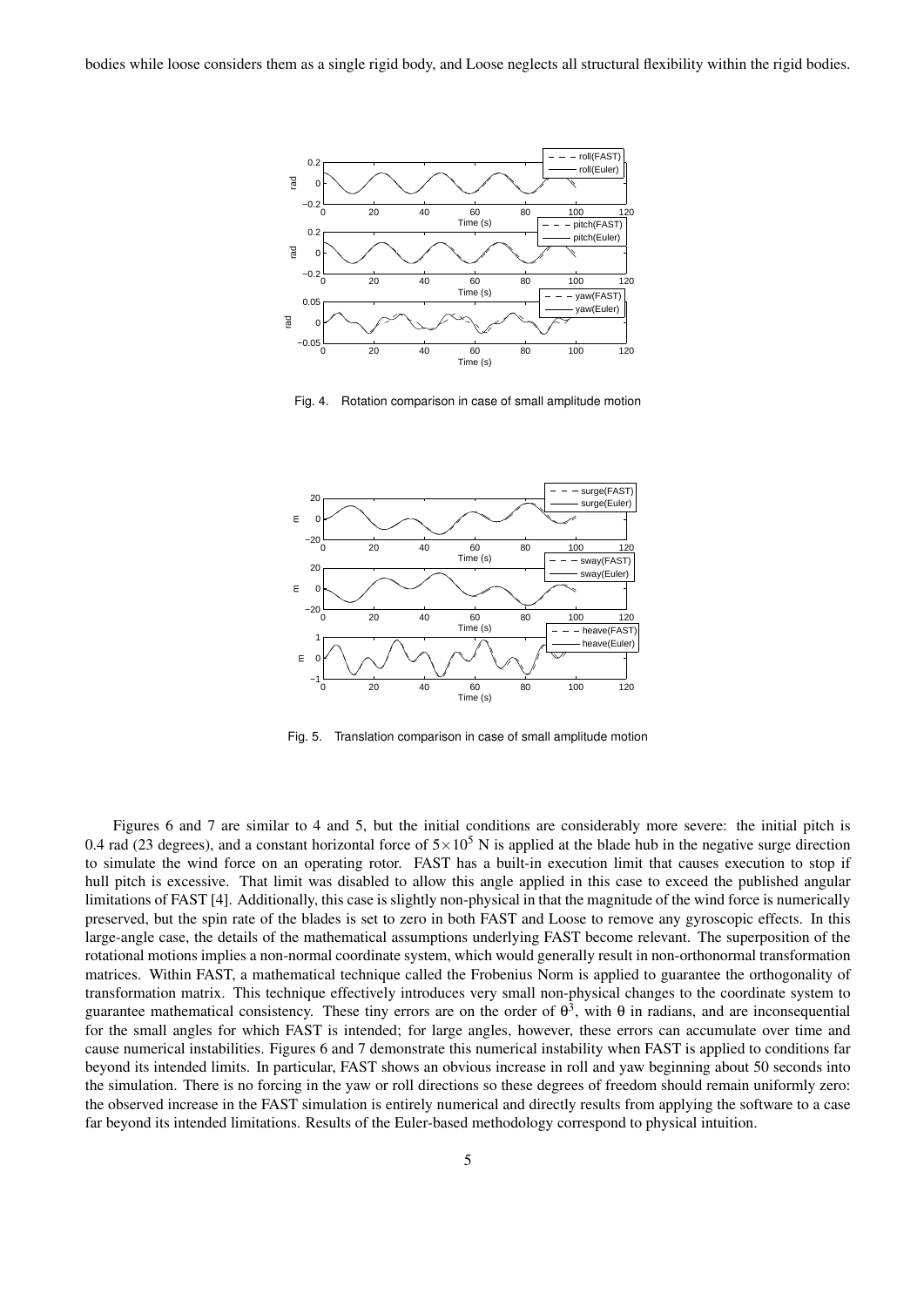

Fig. 6. Rotation comparison in case of large amplitude motion



Fig. 7. Translation comparison in case of large amplitude motion

## 3 Loose: Coordinate Systems and Euler angles

The Euler-based methodology used to generate the various results presented here requires solving equations of motion in Euler-space. Several coordinate systems are used in the derivation of the global equations of motion, and transformations are developed such that external forcing can be projected onto the body coordinate systems, and body motions can be included in computation of these forces. The methodology considers the system as two rigid bodies: the tower is the complete structural assembly, including the buoyant hull, that supports the rotor-nacelle assembly (RNA); the RNA is the complete assembly that can mechanically yaw relative to the tower. It is reasonably to neglect structural flexibility for highly-compliant floating structures, because the global motions of these two bodies in space are much larger than the higher modes allowed by structural flexibility.

Fig. 8 shows that both the  $(X, Y, Z)$  and the  $(X_M, Y_M, Z_M)$  systems are earth-fixed global coordinate systems:  $(X, Y, Z)$ originates at the center of mass of the whole system and  $(X_M, Y_M, Z_M)$  originates at the mean still water plane of the undisplaced hull. The  $(x_t, y_t, z_t)$  and the  $(A, B, C)$  systems are body-fixed coordinate systems and originate at the CM of the tower and RNA, respectively. The CM of the RNA,  $G_R$ , is assumed to be on the centerline of the tower. The  $(x_s, y_s, z_s)$  system is parallel to  $(x_t, y_t, z_t)$  and originates at the instantaneous CM of the entire system, which is assumed to be on the centerline of the tower. Thus  $(x_s, y_s, z_s)$  coincides with  $(X, Y, Z)$  in absence of zero displacement.

The  $(X, Y, Z)$  and  $(x_s, y_s, z_s)$  coordinate systems are used for the application of theorem of motion of center of mass and theorem of moment of momentum on the entire system, respectively. Two body-fixed Cartesian frames, (*A,B,C*) and  $(x_t, y_t, z_t)$ , are assumed to be composed of principal axes of inertia in order to simplify the calculation of angular momentum of the two rigid bodies. The  $(X_M, Y_M, Z_M)$  system is defined to compare simulation results with those of FAST, which has standard reference point prescribed to be on the mean sea level.

Fig. 9 introduces the Euler angles to describe large-amplitude rotational motion. For large angular displacements in space, the order in which the angles of rotation are applied is important; there are twelve possible Euler angles sequences. Six of the 12 combinations have two repeated rotational axes (e.g. 3-1-3), while the other six have three different rotational axes (e.g. 1-2-3). The 1-2-3 sequenced Euler angles are the most commonly used in part because they are nearly equivalent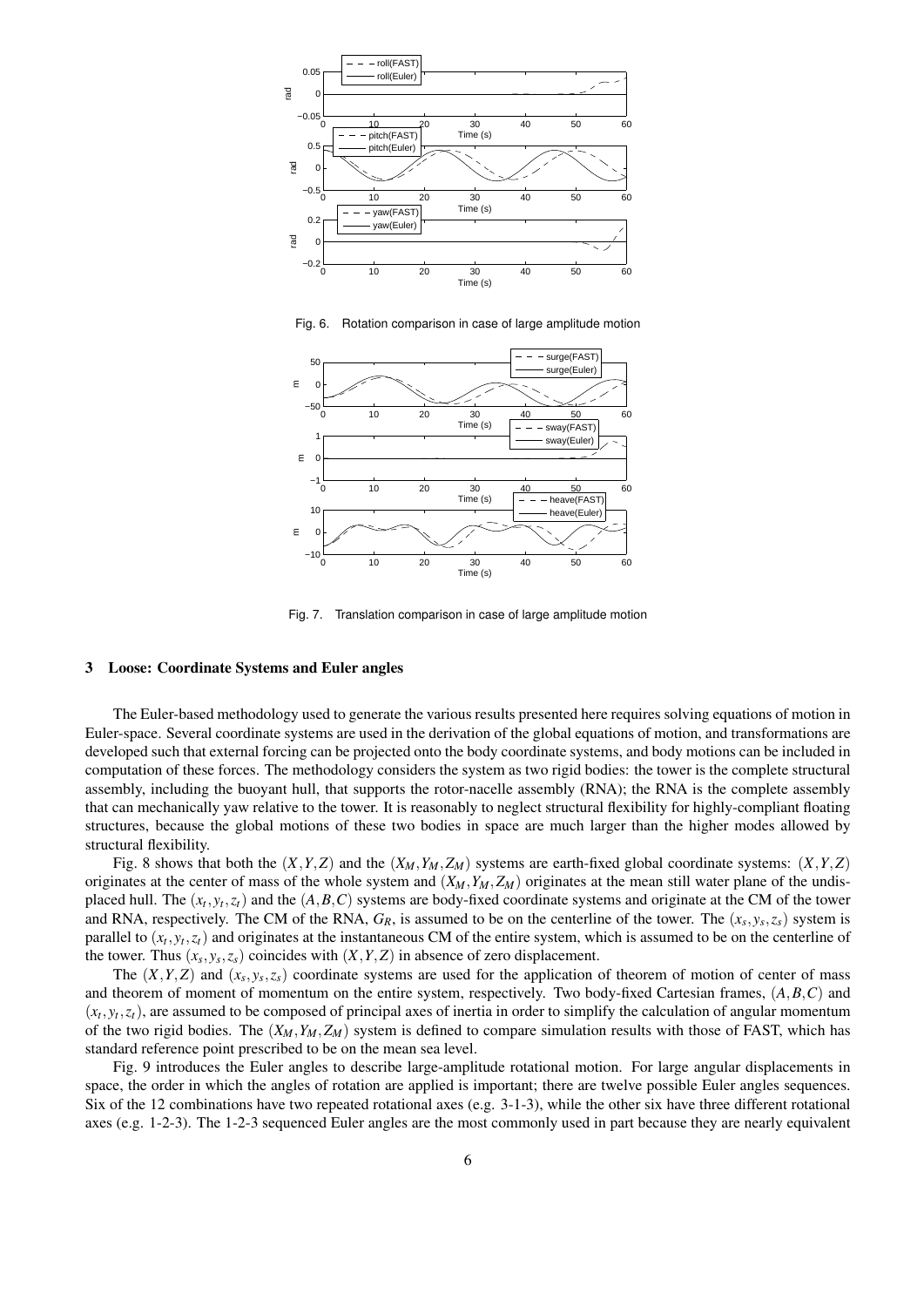

Fig. 8. Coordinate systems used in the application

pitch-roll-yaw for small-amplitude motion [9]. Here, the 1-2-3 sequenced Euler angles  $X_4$ - $X_5$ - $X_6$  are used to describe the position of the rotating tower. The  $(x', y', z')$  is translating coordinate system with respect to the  $(X, Y, Z)$  system, with the origin located at the CM of the tower. The  $(x_t, y_t, z_t)$  system can be transformed from the  $(x', y', z')$  by: first rotating the upright tower about the *x'*-axis by angle  $X_4$ ; and then rotating about the resulting second coordinate axis through an angle  $X_5$ ; finally, rotating the tower about the  $z_t$ -axis through the third Euler angle,  $X_6$ .



Fig. 9. 1-2-3 sequenced Euler angles in terms of  $X_4$ ,  $X_5$  and  $X_6$ 

# 4 Loose: Equation of Motion of the System

Conventional derivation of the Euler equations of motion are based on conservation of angular momentum applied to one rigid body; here, the theorem of moment of momentum is directly applied to a system of two bodies: the RNA and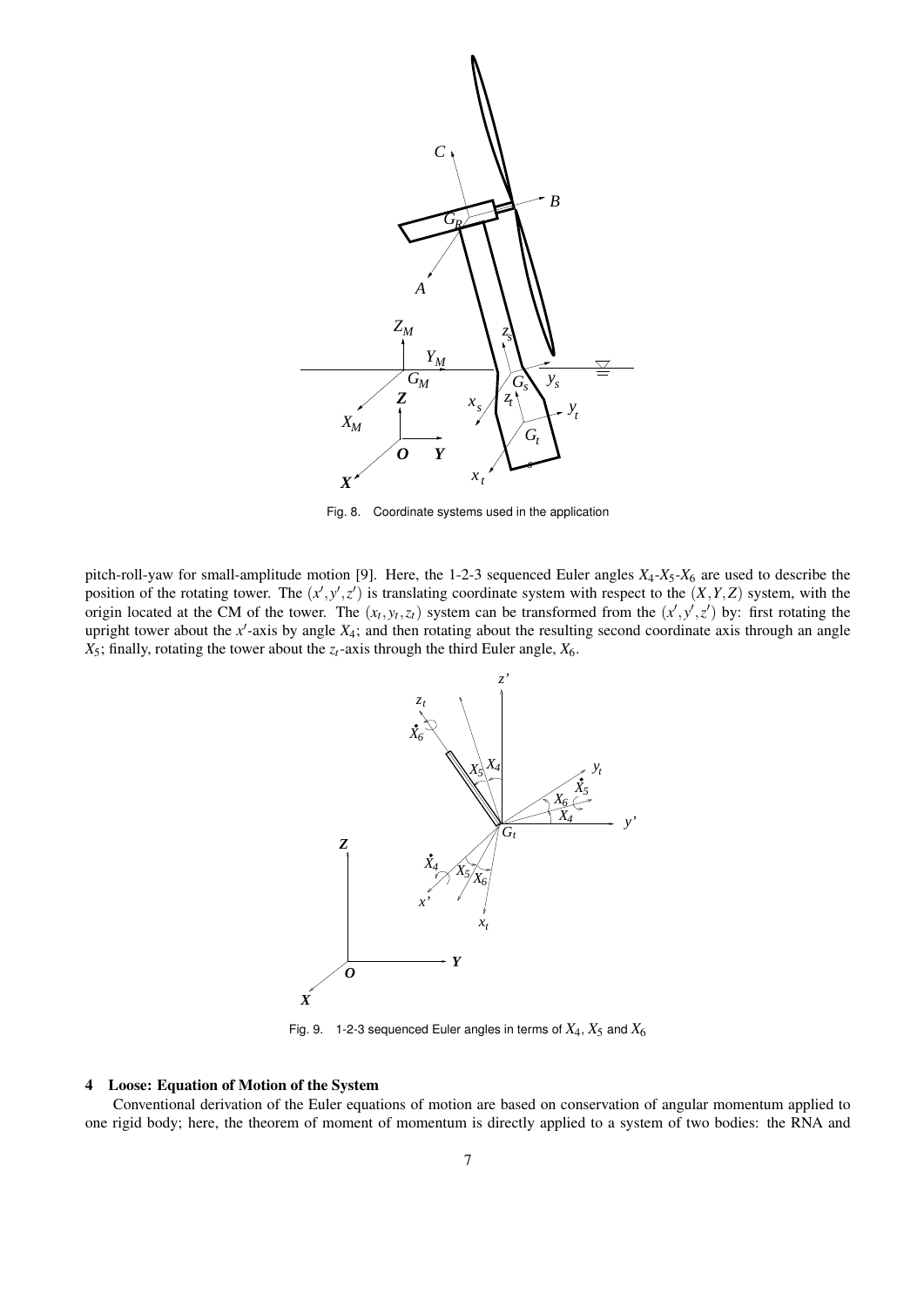tower. The nacelle yaw rate is the angular motion between them. The exact moments of inertia of the RNA are preserved in the  $(A, B, C)$  coordinate system. The entire RNA is assumed to be spinning.

Beginning at first principles, the sum of the moments resulting from externally applied forces about the center of mass of a system of particles in the translating-rotating system,  $(x_s, y_s, z_s)$ , equals the change of amplitude of the momentum within the coordinate system plus the change of direction of the momentum with respect to global coordinate system (e.g. [10]):

$$
\sum \vec{M} = \vec{H}_{G_s}^s = (\vec{H}_{G_s}^s)_{x_s y_s z_s} + \vec{\omega}_t \times \vec{H}_{G_s}^s
$$
\n<sup>(1)</sup>

The L.H.S. of Eqn. (1),  $\sum \vec{M}$ , represents the moments from all of external forces, including environmental forcing and restoring forcing;  $\vec{H}_{G_s}^s$  is the angular momentum of the entire multibody system calculated about the CM of that system. Vector  $\vec{H}_{G_s}^s$  is decomposed into the  $(x_s, y_s, z_s)$  system, which has the same angular motion as the tower,  $\vec{\omega}_t$ , because the  $G_s$  and  $G_t$  coordinate systems both rotate with the same rigid tower. It is therefore convenient to use  $\vec{\omega}_t$  to describe the angular velocity of the system  $(x_s, y_s, z_s)$  with respect to global coordinate system  $(X, Y, Z)$ . Total momentum  $\vec{H}_{G_s}^s$  results from superimposing the momenta of all rigid bodies within the system:

$$
\vec{H}_{G_s}^s = \vec{H}_{G_s}^R + \vec{H}_{G_s}^t \tag{2}
$$

where the angular momentums of RNA and tower in the  $(x_s, y_s, z_s)$  system,  $\vec{H}_{G_s}^R$  and  $\vec{H}_{G_s}^t$ , are calculated about the CM of the system,  $G_s$ , which can be further related to the angular momentums about the CM of these two rigid bodies,  $\vec{H}_{G_R}^R$  and  $\vec{H}^t_{G_t}$ , by means of the theory of angular momentum about an arbitrary point [9]. Assigning the body-fixed coordinate system  $(x_t, y_t, z_t)$  to the principal axes of inertia of the tower, the angular momentum of the tower can be obtained by first calculating the product of the principle inertia tensors axes and the angular velocity of the tower and then transforming the result into the  $(x_s, y_s, z_s)$  system:

$$
\vec{H}_{G_t}^t = T_{t \to s}(I_t \vec{\omega}_t) \tag{3}
$$

where  $T_{t\to s}$  is the transformation matrix from  $(x_t, y_t, z_t)$  to  $(x_s, y_s, z_s)$  and equal to the elementary matrix because these two coordinate systems are parallel; *I<sup>t</sup>* is the inertia tensor of the tower and is in the form of diagonal matrix with elements equal to the moments of inertia of the tower about corresponding principal axes. In Eqn. (3), the absolute angular velocity of the tower,  $\vec{\omega}_t$ , is decomposed into the body fixed coordinate system  $(x_t, y_t, z_t)$  and can be represented in terms of 1-2-3 sequenced Euler angles by [11]:

$$
\vec{\omega}_t = \begin{bmatrix} \vec{X}_4 \cos X_5 \cos X_6 + \vec{X}_5 \sin X_6 \\ -\vec{X}_4 \cos X_5 \sin X_6 + \vec{X}_5 \cos X_6 \\ \vec{X}_4 \sin X_5 + \vec{X}_6 \end{bmatrix}
$$
(4)

Similarly, the  $(A, B, C)$  axes are also assumed to be the principal axes of the RNA. To calculate the angular momentum of the RNA,  $\vec{H}_{G_R}^R$ , the angular velocity of the nacelle within the  $(A, B, C)$  system,  $\vec{\omega}_n$ , should be obtained by first calculating it in the  $(x_t, y_t, z_t)$  system in terms of nacelle yaw rate w.r.t. tower and then transforming into the  $(A, B, C)$  system. Thus, the angular momentum of the RNA can be expressed:

$$
\vec{H}_{G_R}^R = T_{R \to s}(I_R \vec{\omega}_n) + T_{R \to s} I_R \dot{\vec{\psi}} \tag{5}
$$

where  $I_R$  is the inertia tensor of RNA in the form of diagonal matrix; the spinning vector  $\dot{\vec{\mathsf{V}}}$  has a positive component along the *B*-direction, i.e.  $\vec{\Psi} = (0, \psi, 0)$ ; the transformation matrix from  $(A, B, C)$  to  $(x_s, y_s, z_s)$ ,  $T_{R\rightarrow s}$ , is a function of the yaw angle of the nacelle, which is the rotation of (*A,B,C*) relative to some arbitrary initial angle between the *B*- and *ys*-axes.

Eqn. (1) can be further expanded to investigate the gyro moments, which result from the time derivative of angular momentum associated with the spinning rate, and can be shown in the  $(A, B, C)$  system as  $M_{G_R}^{gyro}$  $\frac{G_R}{G_R} = (-I_B \psi \omega_{n,C}, 0, I_B \psi \omega_{n,A})$ with  $\omega_{n,B}$  and  $\omega_{n,C}$  equal to two components of angular velocity of the RNA in the  $(A,B,C)$  system. The cross product in the equations of motion results in the transfer of angular momentums: the angular velocity component of the nacelle in the *C*-direction is related to the component of gyro moments in the *A*-direction, *MgyroA*; the angular velocity component of the nacelle in the *A*-direction is related to the component of gyro moments in the *C*-direction, *MgyroC*. These results are in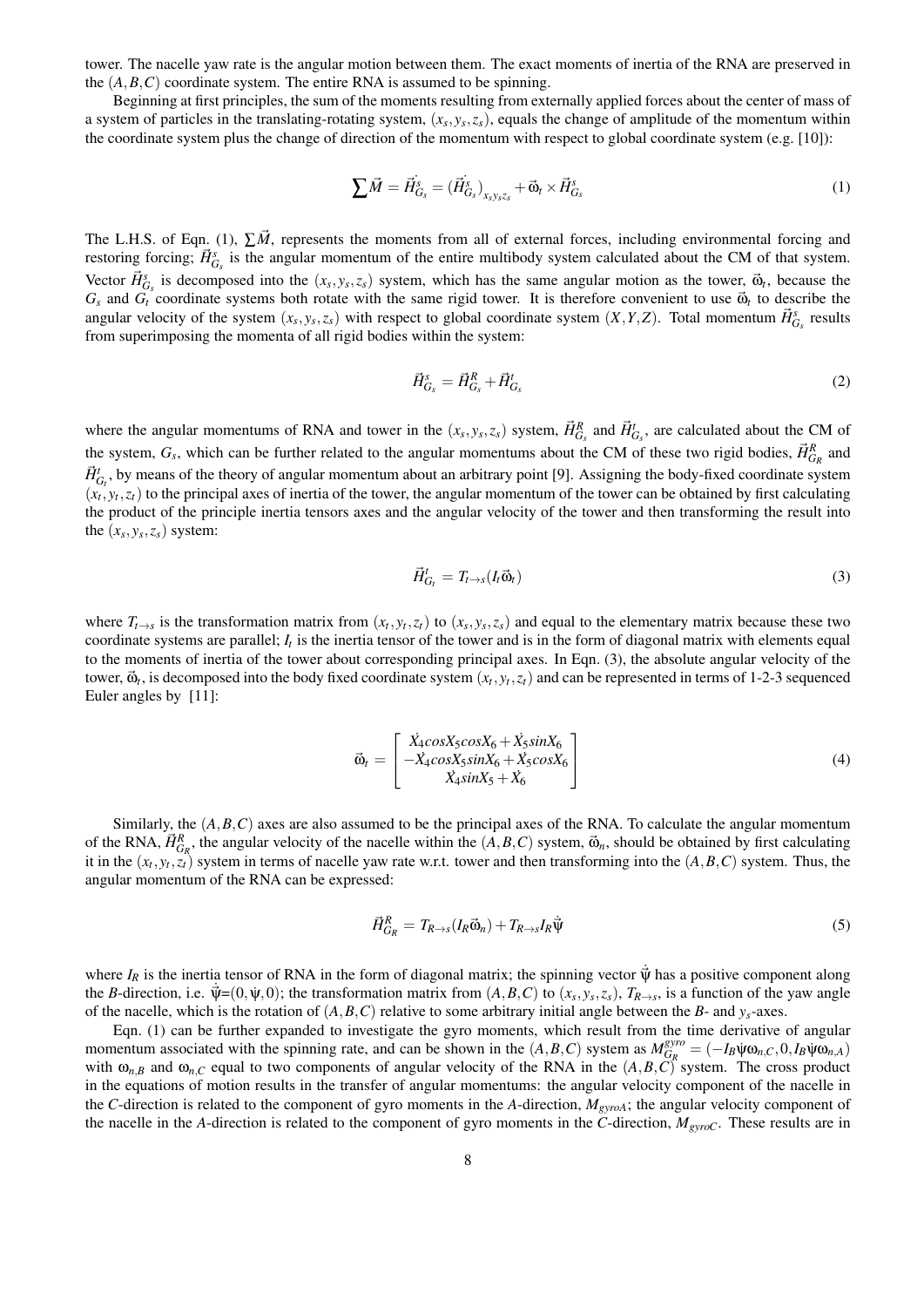agreement with the conventional gyroscopic moment calculation for a vertical tower. In that case, the angular velocity of the nacelle is always along the *C*-axis and equal to the yaw rate,  $\omega_{\rm vaw}$ . For a vertical tower, the gyro moments can reduce to the  $familiar$   $(I_B\Psi\omega_{\text{vaw}},0,0)$  [12].

Locating the center of coordinate system at the center of mass of the entire system enables traditional Newtonian equations of motion to be applied to the translation of the systems. The theorem of the motion of the center of mass is applied to the entire wind turbine system to solve the translational DOFs:  $\sum \vec{F} = m_s \vec{a}_{G_s}$ , where  $\vec{a}_{G_s}$  is the linear acceleration of the CM of the system,  $\vec{a}_{G_s} = (\ddot{X}_1, \ddot{X}_2, \ddot{X}_3)$ ;  $m_s$  is the mass of the whole system; the force vector  $\sum \vec{F}$  represents the external forces of the entire system in the inertia coordinate system (*X,Y,Z*), including environmental forces, restoring forces and gravity.

# 5 Loose: Restoring Forcing

The restoring forces and moments of the system result from the contribution of hydrostatics and mooring lines. All of these forces and moments must be calculated about the C.G. of the system, *G<sup>s</sup>* , in order to be consistent with application of the theorem of the moment of momentum to that system. The center of the system may experience large excursions from the original equilibrium position, especially in case of large-amplitude motion of the tower. Accurate motion simulations require that these large excursions be considered in both hydrostatic and mooring line force calculations.

Hydrostatic restoring forces result from static buoyancy. The buoyancy of the circular cylindrical floater in the inertial coordinate system  $(X, Y, Z)$  is first calculated by  $\vec{F}_B^I = (0, 0, \rho g \pi r^2 h_1)$ , where  $\rho$  is the density of sea water; g is the gravitational acceleration; *r* is the radius of the cylinder; *h*<sub>1</sub> is instantaneous submerged length of the cylinder along the centerline. The center of buoyancy of a submerged circular cylinder (only) can be expressed by [11]:

$$
x_s^B = -\frac{t_{31}r^2}{4t_{33}h_1}
$$
  
\n
$$
y_s^B = -\frac{t_{32}r^2}{4t_{33}h_1}
$$
  
\n
$$
z_s^B = \vec{h}_G + \frac{h_1}{2} + \frac{r^2(t_{31}^2 + t_{32}^2)}{8t_{33}^2h_1}
$$
\n(6)

where vector  $\vec{h}_G$  indicates the position of the bottom of the cylinder measured from the  $(x_s, y_s, z_s)$  system along the centerline;  $t_{31}$ ,  $t_{32}$  and  $t_{33}$  are three elements in the transformation matrix from  $(x_s, y_s, z_s)$  to  $(X, Y, Z)$ :  $T_{s \to I} = T_x(X_4)T_y(X_5)T_z(X_6)$ , where  $T_x(X_4)$ ,  $T_y(X_5)$  and  $T_z(X_6)$  are element transformation matrix [13]. By defining radius vector  $\vec{\rho}_{B/G_s} = (x_s^{\vec{B}}, y_s^B, z_s^B)$ , the hydrostatic restoring moment is  $\vec{M}_{hydro}^s = \vec{p}_{B/G_s} \times \vec{F}_B^s$ , where the buoyancy in the  $(x_s, y_s, z_s)$  system can be obtained by using transformation matrix from  $(X, Y, Z)$  to  $(x_s, y_s, z_s)$ :  $\vec{F}_B^s = T_{I \rightarrow s} \vec{F}_B^I$ .

The mooring system is represented as neutrally buoyant taut tethers such that tension changes due to fairlead offsets result from only the elasticity of the line. Assuming the radius position of the fairlead of one mooring line in the (*x<sup>s</sup> ,y<sup>s</sup> ,zs*) system is  $\vec{p}_{A/G_s}$ , the position of this fairlead (point A) in the inertia coordinate system  $(X, Y, Z)$  is:  $\vec{p}_{A/O} = \vec{p}_{G_s/O} + T_{s \to I} \vec{p}_{A/G_s}$ where the radius vector  $\vec{p}_{G_s/O}$  is the position of  $G_s$  measured from the  $(X, Y, Z)$  system,  $\vec{p}_{G_s/O} = (X_1, X_2, X_3)$ . The position of the fixed end (point E) of this mooring line on the sea bottom,  $\vec{p}_{E/O}$ , can be measured easily from the  $(X, Y, Z)$  system because it is constant and not function of time. Thus, the radius position from point A to point E in the  $(X, Y, Z)$  system is  $\vec{\rho}_{E/A} = \vec{\rho}_{E/O} - \vec{\rho}_{A/O}$ . The tension along this taut line in the  $(X, Y, Z)$  system can be obtained by the nature of elasticity material [11]:

$$
\vec{F}_{line}^{I} = [T_0 + \frac{ES}{L}(\rho_{E/A} - L)] \frac{\vec{\rho}_{E/A}}{\rho_{E/A}}
$$
(7)

where *T*<sup>0</sup> is the pretension of this mooring line; *E* is Young's Modulus; *S* is the cross sectional area of the line; *L* is the initial length of the line;  $\rho_{E/A}$  is the norm of the vector  $\vec{\rho}_{E/A}$ , i.e. the instantaneous length of the line. This formulation would not apply to conventional catenary mooring lines. Similar to the hydrostatic restoring moment, the mooring line moment in the  $(x_s, y_s, z_s)$  system can be obtained by using a transformation matrix. The contribution of each mooring line can be calculated consecutively and then summed.

#### 6 Loose: Environmental Forcing

A simplified method of computing the environmental loading on the blade area is used in place of more advanced and rigorous calculation of the aerodynamic loading which would normally include effects such as dynamic wake and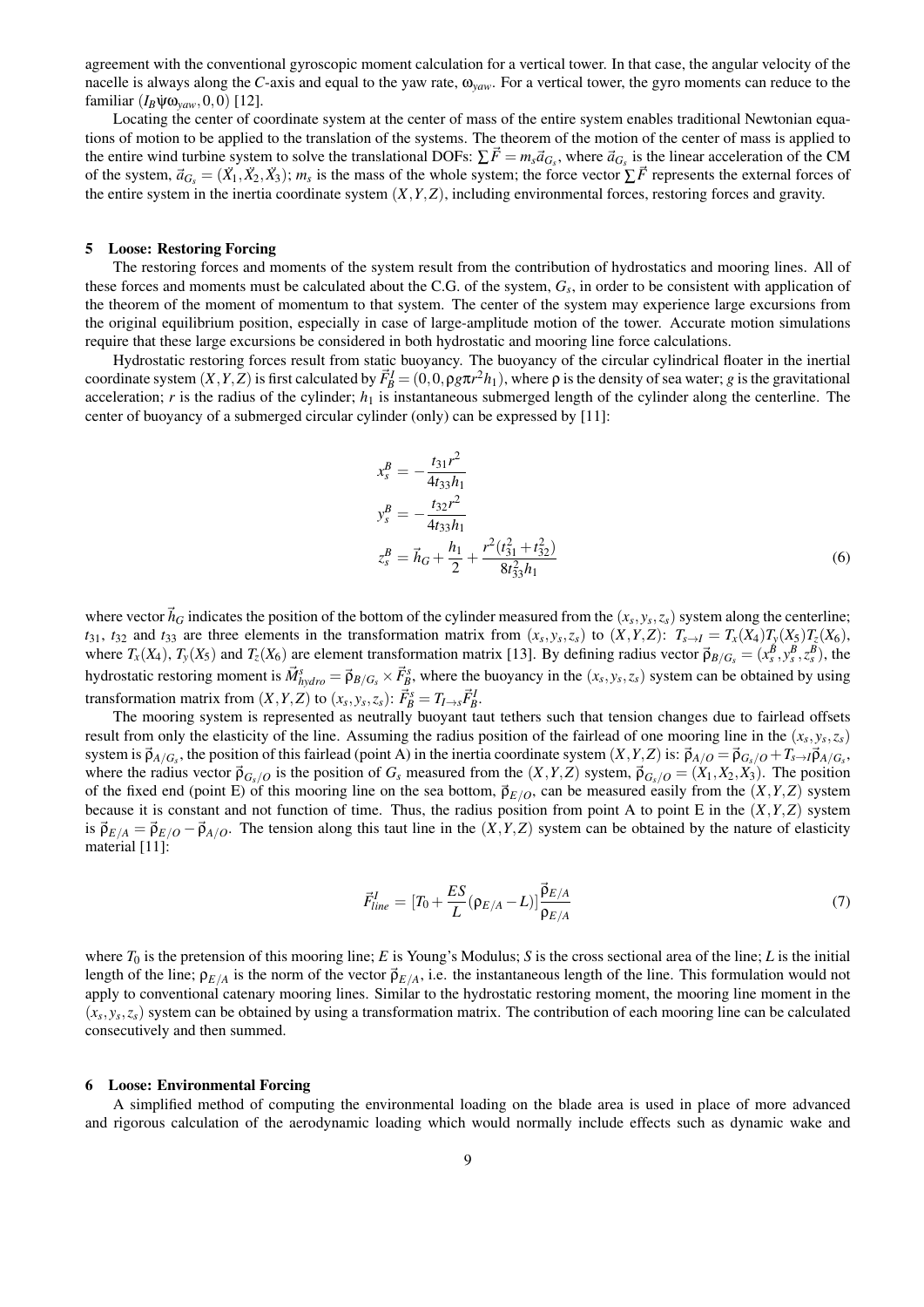stall. Here, a simple approximation of the wind force in the  $(X, Y, Z)$  system and wind moment calculated about  $G_s$  in the  $(x_s, y_s, z_s)$  system are computed for use in the equations of motion. The rotor thrust force resulting from wind is approximately (e.g., [14]):

$$
F_b = \frac{1}{2} C_T \rho_a A_b V_{rb}^2 \tag{8}
$$

where  $\rho_a$  is the density of air;  $A_b$  is the swept area of the blades;  $C_T$  is the thrust coefficient;  $V_{rb}$  is the amplitude of the velocity of the wind relative to the RNA along the *B*-axis including tower motions. The wind force is assumed to be applied on the center of the blades area and along the *B*-axis, with lateral wind loads neglected, i.e. wind force is perpendicular to the blade area. This thrust force is computed as a function of thrust coefficient,  $C_T$ , which depends solely on relative wind velocity and is taken directly from Nielsen [14] and copied in Fig. 10. This curve is a simplified representation of the influence of conventional blade pitch control on the thrust, which maximizes the power output before cut-in speed (8.7 m/s here) and retains constant power output after cut-in speed.



Fig. 10. Thrust force coefficient as function of relative wind velocity( [14])

The amplitude of relative velocity, *Vrb*, can be computed by projecting both the wind velocity and structural velocity on the B-axis. Thus, a unit vector in the  $(X, Y, Z)$  system,  $\vec{u}_B^l$ , is used to indicate the direction of the B-axis by  $\vec{u}_B^l = T_{R \to l} \vec{u}_B^R$ , where  $\vec{u}_B^R$  is the unit vector along B-axis in the  $(A, B, C)$  system, i.e.  $\vec{u}_B^R = (0, 1, 0)$ ; the transformation matrix from  $(A, B, C)$ to  $(X, Y, Z)$ ,  $T_{R\rightarrow I}$ , can be obtained by the multiplication of transformation matrices:  $T_{R\rightarrow I} = T_{s\rightarrow I}T_{R\rightarrow s}$ . In Fig. 8, ignoring the distance between *G<sup>R</sup>* and the center of the hub, the structural velocity of the center of blades area can be expressed as:  $\vec{V}_{G_R}^I = \vec{V}_{G_s} + T_{s \to I}(\vec{\omega}_t \times \vec{p}_{G_R/G_s})$ , in which  $\vec{V}_{G_s}$  is the linear velocity of  $G_s$  in the inertial coordinate system  $(X, Y, Z)$ ; the radius vector  $\vec{p}_{G_R/G_s}$  is originated from  $G_s$  to  $G_R$ . Thus, the amplitude of relative wind velocity can be obtained by  $V_{rb} = V_w - V_b = \vec{V}_{wind}^I \cdot \vec{u}_B^I - \vec{V}_{G_R}^I \cdot \vec{u}_B^I$ , where  $\vec{V}_{wind}^I$  is the wind velocity in the  $(X, Y, Z)$  system. The wind force in the  $(X, Y, Z)$ system can be expressed as  $\vec{F}_{wind} = T_{R\rightarrow I} \vec{F}_{wind}^R$ , where  $\vec{F}_{wind}^R$  is the wind force in the  $(A, B, C)$  system, i.e.  $\vec{F}_{wind}^R = (0, -F_b, 0)$ . The wind moment in the  $(x_s, y_s, z_s)$  system is  $\vec{M}_{wind} = \vec{p}_{G_R/G_s} \times \vec{F}_{wind}^R$ .

Similar to the calculation of restoring forcing, wave forces are computed in the (*X,Y,Z*) coordinate system and then decomposed into the (*x<sup>s</sup> ,y<sup>s</sup> ,zs*) system in order to compute the moments. The generalized Morison equation is applicable to cylindrical structures sufficiently slender relative to the wavelength that they can be assumed not to affect the incident waves; a common criteria is that the diameter of cylinder be less than 1/5 of the incident wavelength. For larger floating bodies, radiation-diffraction theory is generally applied. Using the Morison equation, the wave force per unit length of the inclined cylinder is (e.g., [15]):

$$
\vec{f}_n^I = C_m \rho \frac{\pi}{4} D^2 \vec{V}_n - C_a \rho \frac{\pi}{4} D^2 \dot{\vec{V}}_t + \frac{1}{2} \rho C_d D \vec{V}_n |\vec{V}_n|
$$
\n(9)

where  $\rho$  is the density of sea water; *D* is the diameter of the tower;  $C_m$  is the inertia coefficient;  $C_a$  is the added mass coefficient, and  $C_d$  is the drag coefficient. All velocities and accelerations are normal to the central axis of the tower:  $\vec{V}_n$  is the normal component of wave acceleration;  $\vec{V}_t$  is the normal component of structural acceleration;  $\vec{V}_{rt}$  is component of water particle velocity relative to the cylinder.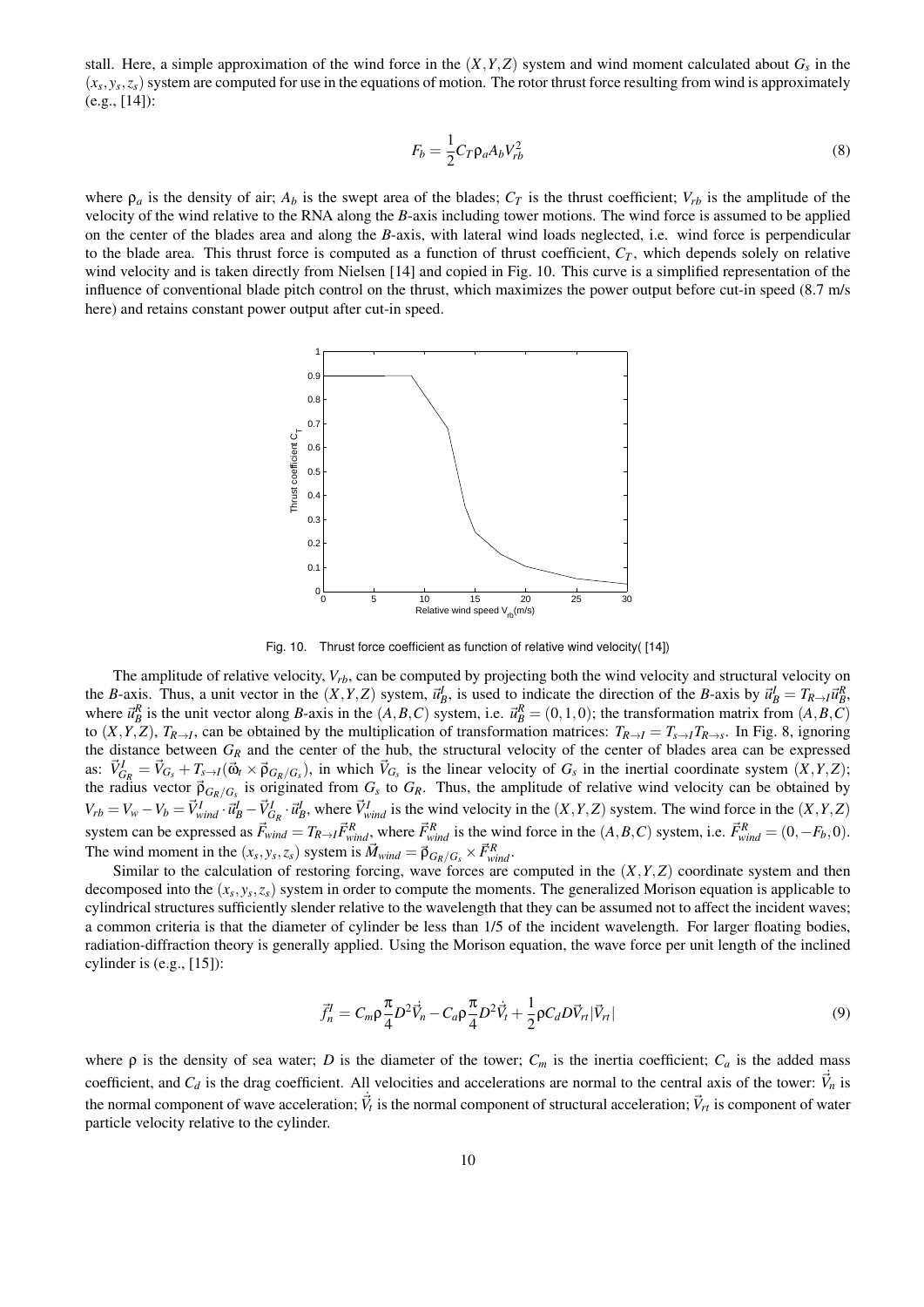The normal direction of the wave kinematic vectors requires determination of unit vector  $\vec{e}_3^t = (0,0,1)$  is along the central axis of the tower in the  $(x_t, y_t, z_t)$  system. Transforming to the  $(X, Y, Z)$  system, the normal component of water particle acceleration can be expressed as:  $\vec{V}_n = \vec{e}_3^I \times (\vec{V} \times \vec{e}_3^I)$ , where  $\vec{V}$  is the wave acceleration vector in the  $(\vec{X}, Y, Z)$  system. Similarly, the wave kinematic velocity relative to the moving tower,  $\vec{V}_{rt}$ , can be expressed as:  $\vec{V}_{rt} = \vec{e}_3^l \times (\vec{V}_r \times \vec{e}_3^l)$ , where  $\vec{V}_r$  is the relative velocity of the wave to the segment of the submerged tower. The total wave force on the cylinder is obtained by summing up the force on each segment from Eqn. (9). Wave moments in the  $(x_s, y_s, z_s)$  coordinate system are computed by transforming the resulting forces from Eqn. (9) into the  $(x_s, y_s, z_s)$  system and then numerically integrating over the submerged length of the tower:  $\vec{M}_{wave} = \int_r [\vec{\rho}_{i/G_s} \times (T_{I \to s} \vec{f}_n^I)] dr$ .

## 7 Example: Loose simulations subject to irregular environmental loads

All of the examples presented in this section apply the Euler-based simulation methodology to the shortest of the sparbased floating wind turbines (84m draft), described in Table 1. Environmental loading is computed using irregular winds and waves along the negative direction of *Y*-axis. Irregular wind velocities are simulated by TurbSim [16]. Wave forces are computed using the Morison equation and a first-order time-domain representation of irregular waves is simulated directly from a JONSWAP spectrum with a significant wave height of 5.0 m and peak period of 12 s using a uniform phase distribution.

# 7.1 Dynamic behavior of a highly compliant spar

The dynamic behavior of the truncated spar is analyzed and shown to be meaningfully influenced by the blade-pitch control strategy. The present implementation of the Euler-based simulation method does not have any advanced control simulation capability and development of a pitch-control algorithm for highly compliant wind turbines has not yet been investigated. In the dynamic studies presented here, the possible control algorithms are bounded by two extremes. Optimal energy harvesting should result from ideal blade-pitch adjustments in which the blade pitch is adjusted instantaneously to the apparent wind velocity relative to the moving tower. Here, that strategy is implemented by applying Equation 8 with the thrust coefficient, *C<sup>t</sup>* , updated at every time step based on the computed apparent wind and Figure 10. These very rapid blade-pitch adjustments may not be realistically practical in the field. At the other extreme from instantaneous adjustment is to set the coefficient of thrust based on Figure 10 using the mean wind speed and leave it at that fixed value throughout the simulation.

Fig. 11 shows both wind velocity and the relative wind velocity perpendicular to the blades area. Figs. 12 and 13 show tower motions in each of its 6 DOF with application of the instantaneously variable thrust coefficient. Comparison between these figures and Fig. 14 shows the effect of a fixed thrust coefficient corresponding to a fixed 17 m/sec wind velocity: positive damping is introduced; similar results are discussed in [14]. Fig. 15 shows a time-history of the gyro moments along *A*- and *C*-directions. *M*<sub>*gyroA*</sub> and *M*<sub>*gyroC*</sub> routinely have magnitudes of around 5  $\times 10^6$  N-m and 1  $\times 10^6$  N-m respectively, which cannot safely be ignored in design. Fig. 16 shows the pitch motion of floating wind turbine in hurricane conditions with mean wind velocity of  $36m/s$  and a significant wave height of 14.4 m and the rotor parked. The wind load on the blades is dramatically reduced for the parked condition; wind force on the blades is computed using Eqn. (8) with  $C<sub>D</sub>=0.0025$  and the blades swept area replaced by frontal area of three blades. The maximum pitch angle found is around 6 *deg*, which is substantially less than in normal operations without consideration of controller-induced instability and wind loads on the tower.



Fig. 11. Normal wind velocity and relative wind velocity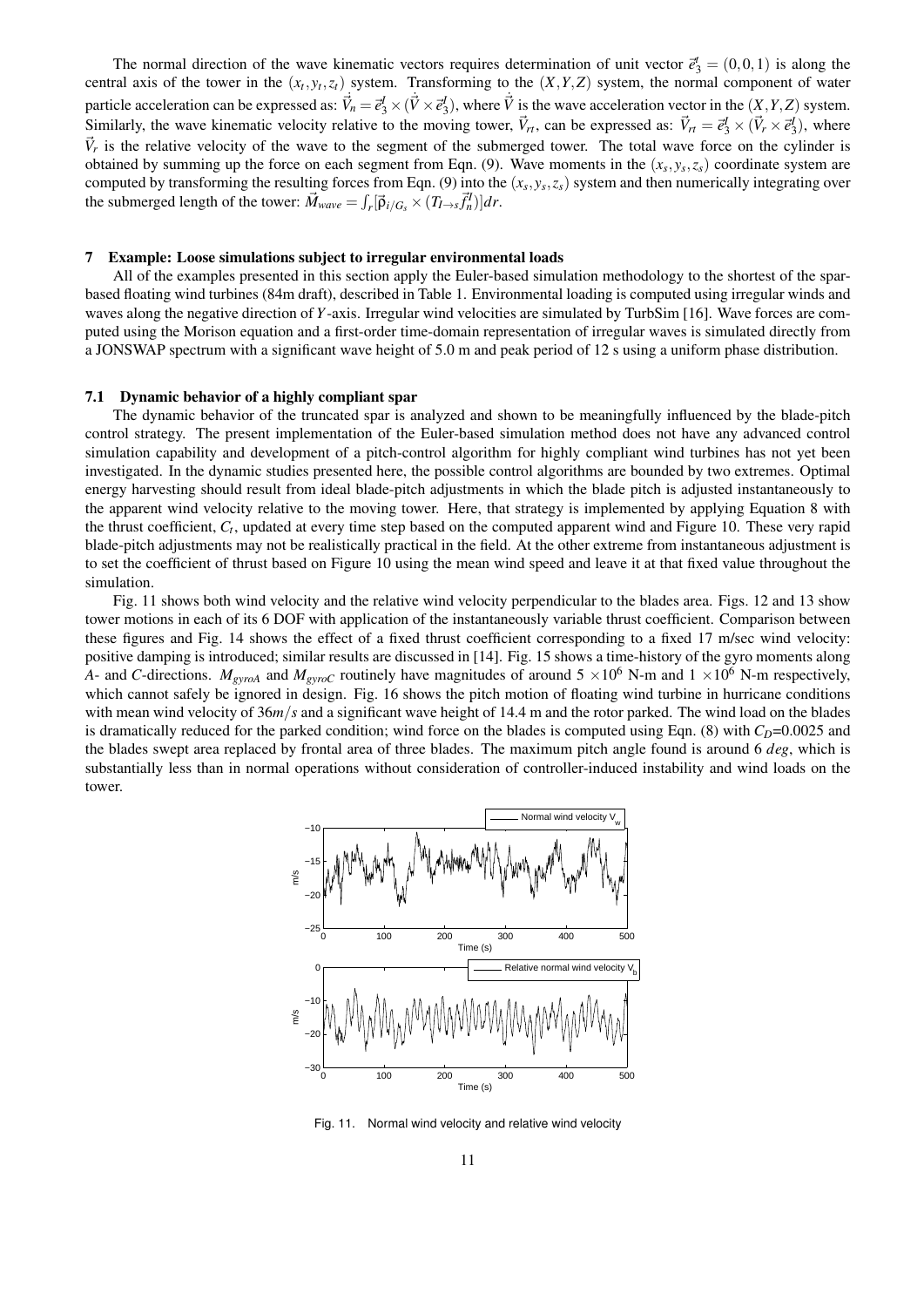

Fig. 12. Translational motion with variable coefficient of thrust



Fig. 13. Rotational motion with variable coefficient of thrust



Fig. 14. Surge and pitch with fixed Coefficient of thrust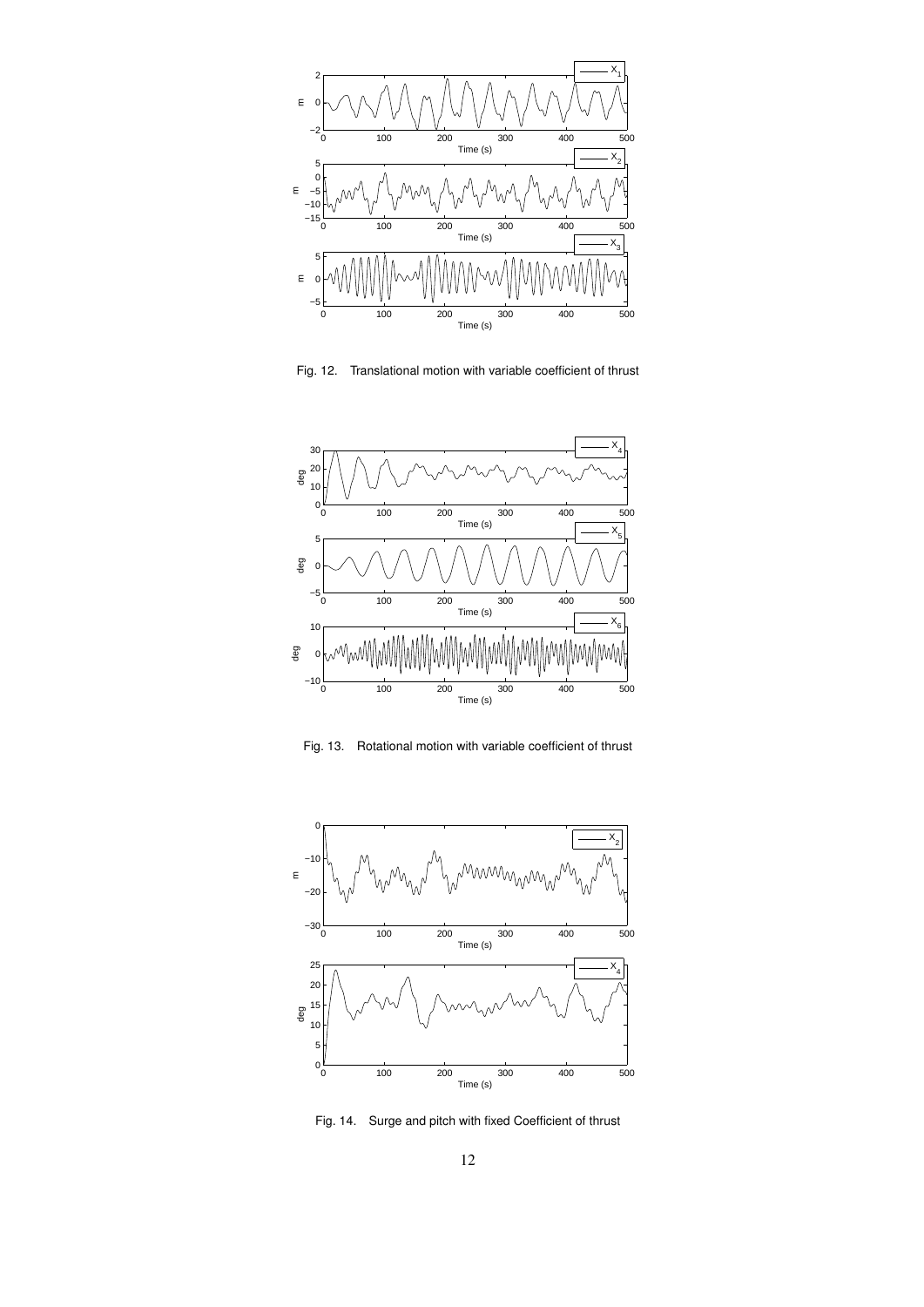

Fig. 15. Gyro moments with variable coefficient of thrust



Fig. 16. Pitch motion in case of hurricane

#### 7.2 Performance of various cylinder lengths

The four designs outlined in Table 1 and Fig. 2 are analyzed to assess their global behavior and relative efficiency. Figure 17 shows both the mean and standard deviation of the platform pitch for each of the four competing designs with the standard deviation magnified by a factor of 10. The figure was generated by combining results of 10 realizations of a 180-minute irregular sea state and irregular wind time histories, using the same wind and wave time histories for each of the bounding blade-pitch control strategies: fixed vs variable  $C_T$ . The four sets of combined wind-wave conditions used here are taken directly from Nielsen [14]: mean wind velocities of 8  $m/s$ , 17  $m/s$ , 20  $m/s$ , 25  $m/s$  with corresponding wave conditions of significant wave heights 3 *m*, 5 *m*, 9 *m*, 14 *m* and peak periods 10 *s*, 12 *s*, 13 *s*, 15 *s*, respectively. The wind and wave process are assumed to be stationary for the full 180-minutes. The reference height for the four specific wind speeds is 87*.*6 *m* (hub height).

Considering the results shown on Figure 17, mean platform pitch angle shows the expected increase with decreasing cylinder length. The general behavior of these compliant systems is to have a large, relatively steady mean offset and dynamic variation about that mean. The standard deviation shown is the square root of the variance of the process, and therefore indicates the magnitude of the dynamic motions about the mean. It also appears that increasing tower pitch corresponds to greater difference between the fixed- and variable *C<sup>T</sup>* cases. This effect probably results from computing the inflow velocity in the variable  $C_T$  cases as the component of velocity perpendicular to the blade area, so for large angles, the average  $C_T$ in the variable  $C_T$  cases corresponds to a lower average inflow velocity than that of the fixed  $C_T$  cases. Greater differences between the two control strategies can also be seen at the 17 m/sec rated wind speed than at other speeds, presumably because the slope of  $C_T$  curve in Fig. 10 is steepest near the rated wind speed. The general trend for the fixed  $C_T$  cases is to have smaller standard deviation than fixed results from the greater aerodynamic damping, as also noted in [14].

For each of the time-history realizations of the rated wind case, the power output is calculated as  $P = \frac{1}{2}C_p \rho_a A_b V_{rb}^3$  [14],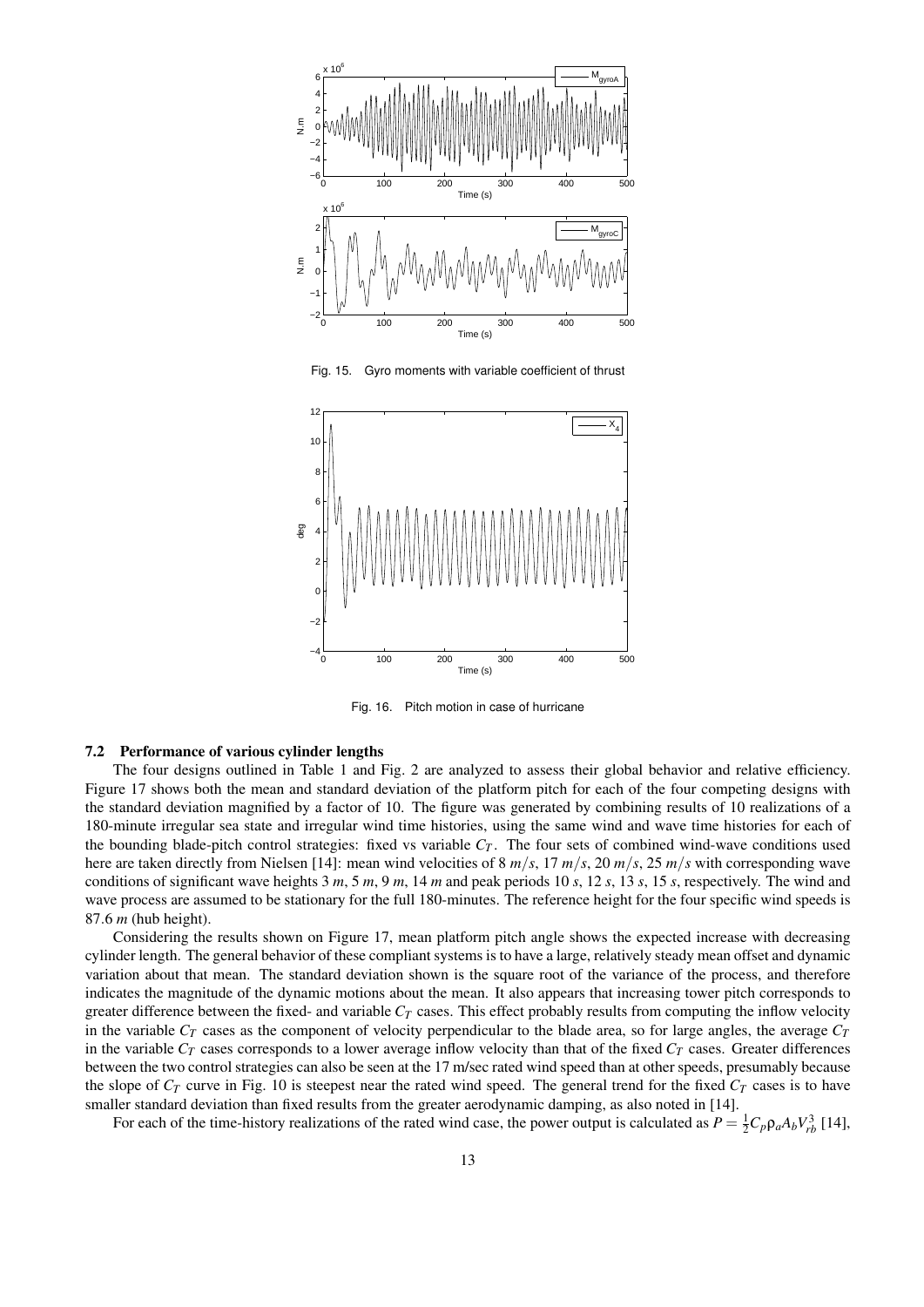where  $A_b$  is the swept area of the blades;  $C_p$  is a power coefficient( $C_p = 0.7C_T$ ), which guarantees that output power of OC3-Hywind model is 5-MW. The results of the power calculation are presented as Fig. 18, which shows the ratio of the hull structural weight to the output of power. Results presented here explicitly consider platform motions in the power calculation. Designs with greater platform pitch angles generate slightly less power because the inflow velocity perpendicular to the blades is slightly reduced (or, equivalently, the projected area of the blades perpendicular to the wind is slightly reduced). Here the power is computed as 4*.*16 *MW*, 4*.*53 *MW*, 4*.*76 *MW*, 5*.*0 *MW*. The slight decrease in energy harvesting efficiency is counter-balanced by decreased structural weight. The most effective design is that with the lowest weight per KW. The figure also shows a substantial difference between the harvesting efficiency of the fixed versus variable *C<sup>T</sup>* cases. This result emphasizes the importance of optimal control system design. The energy harvesting effectiveness of a wind turbine with a realistic blade pitch control system is expected to be between these two extremes.



Fig. 17. Platform pitch for various cylinder lengths and blade-pitch control strategies (heavy lines indicates variable *C<sup>T</sup>* )



Fig. 18. Weight of supporting structure per unit power output

# 8 Conclusions

Four alternate spar-based floating wind turbine designs have been analyzed and compared in terms of rigid-body dynamics and energy harvesting efficiency. The first of these designs is the OC3-Hywind, and the remaining there are developed by shortening the spar hull and reducing the ballast of the Hywind design. The large-angle motions inherent to the shorter spar designs defy the mathematical assumptions underlying common wind turbine analysis tools, so a new methodology based on Euler angles is introduced. Worked examples are used to show the effectiveness of the analysis and the relative performance of the truncated spar designs. It is found that the smaller floaters have much larger mean offsets, but only slightly larger dynamic motions around these means. It is also found that there is a significant opportunity for improved efficiency through use of active blade pitch-control using the real-time inflow velocities including tower motions, as compared with a passive control strategy in which the blade pitch is set using only the mean wind speed.